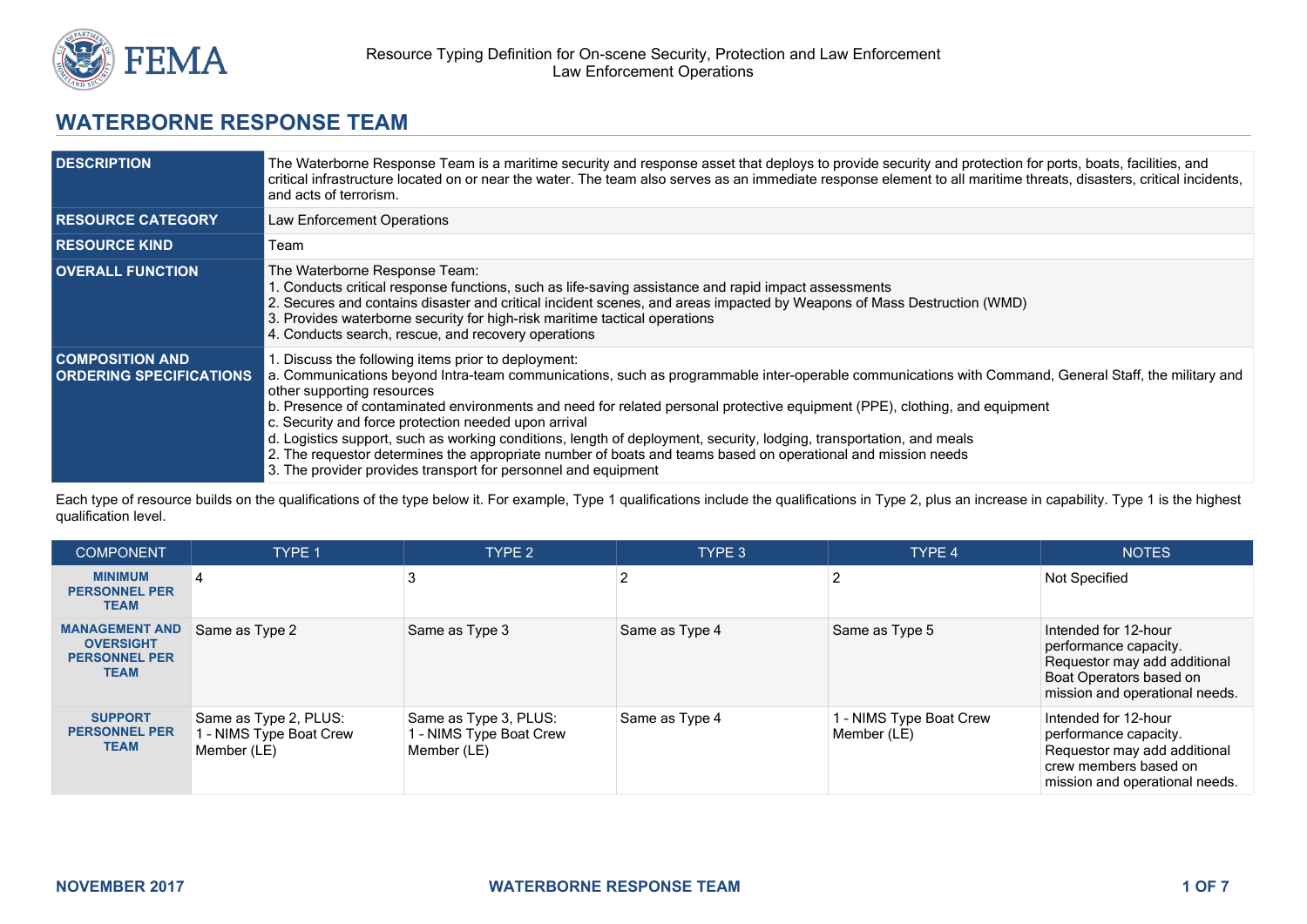

### Resource Typing Definition for On-scene Security, Protection and Law Enforcement Law Enforcement Operations

| <b>COMPONENT</b>                                                                                             | TYPE 1                                                                                                                                                           | TYPE 2                                                                                                                                                           | TYPE 3                                                      | TYPE 4                                                      | <b>NOTES</b>                                                                                                                                                                                                                                                                                                                                                                                                                                                                                                                                                                                                                                                                                                 |
|--------------------------------------------------------------------------------------------------------------|------------------------------------------------------------------------------------------------------------------------------------------------------------------|------------------------------------------------------------------------------------------------------------------------------------------------------------------|-------------------------------------------------------------|-------------------------------------------------------------|--------------------------------------------------------------------------------------------------------------------------------------------------------------------------------------------------------------------------------------------------------------------------------------------------------------------------------------------------------------------------------------------------------------------------------------------------------------------------------------------------------------------------------------------------------------------------------------------------------------------------------------------------------------------------------------------------------------|
| <b>OPERATIONS</b><br><b>EQUIPMENT PER</b><br><b>TEAM</b>                                                     | 1 - Boat<br>Greater than 30 feet long, with 2<br>engines, capable of operating in<br>seas up to 8 feet, 40 knots of<br>wind, and speeds greater than<br>25 knots | 1 - Boat<br>Greater than 20 feet long, with 2<br>engines, capable of operating in<br>seas up to 4 feet, 30 knots of<br>wind, and speeds greater than<br>25 knots | 1 - Boat<br>For operations in water of 18<br>inches or more | 1 - Boat<br>For operations in water of 18<br>inches or less | 1. Requestor may add additional<br>boats and crew to the team<br>based on mission and<br>operational needs.<br>2. Boats must have ventilation<br>systems in accordance with US<br>Coast Guard (USCG)33 Code of<br>Federal Regulations (CFR)<br>Parts 175 and 183 and 46 CFR<br>Part 25.<br>3. Boats must have a Backfire<br>Flame Arrestor in accordance<br>with USCG 46 CFR Parts 25<br>and 58.<br>4. Boats must have a "Discharge<br>of Oil Prohibited" placard and a<br>system or items to prevent oil or<br>oily waste from discharging into<br>any waters in accordance with<br>USCG 33 CFR Parts 151 and<br>155.<br>5. Boats must carry safety<br>equipment in compliance with<br>federal regulations. |
| <b>ILLUMINATION AND</b><br><b>WARNING</b><br><b>EQUIPMENT PER</b><br><b>BOAT</b>                             | Same as Type 2                                                                                                                                                   | Same as Type 3, PLUS:<br>1 - Blue light<br>1 - Siren                                                                                                             | Same as Type 4                                              | Same as Type 5, PLUS:<br>1 - Spotlight                      | Boats must have navigation<br>lights and sound producing<br>devices in accordance with<br>USCG 33 CFR Part 83.                                                                                                                                                                                                                                                                                                                                                                                                                                                                                                                                                                                               |
| <b>TOWING EQUIPMENT</b> Same as Type 2<br><b>PER BOAT</b>                                                    |                                                                                                                                                                  | Same as Type 3                                                                                                                                                   | Towline                                                     | Not Specified                                               | The Authority Having<br>Jurisdiction (AHJ) determines<br>appropriate mooring and towing<br>lines to fit the boats' capabilities.                                                                                                                                                                                                                                                                                                                                                                                                                                                                                                                                                                             |
| <b>VESSEL</b><br><b>PROTECTION</b><br><b>EQUIPMENT PER</b><br><b>BOAT</b>                                    | Same as Type 2                                                                                                                                                   | Same as Type 3                                                                                                                                                   | Same as Type 4                                              | 2 - Fenders                                                 | Personnel should use additional<br>fenders. Use fenders to perform<br>law enforcement missions<br>safely, to come alongside other<br>boats during the transfer of<br>personnel from one boat to<br>another, and to moor.                                                                                                                                                                                                                                                                                                                                                                                                                                                                                     |
| <b>PERSONAL</b><br><b>PROTECTIVE</b><br><b>EQUIPMENT (PPE)</b><br><b>EQUIPMENT PER</b><br><b>TEAM MEMBER</b> | Same as Type 2                                                                                                                                                   | Same as Type 3                                                                                                                                                   | Same as Type 4                                              | Same as Type 5                                              | PFDs must be in accordance<br>with USCG 33 CFR Part 175.                                                                                                                                                                                                                                                                                                                                                                                                                                                                                                                                                                                                                                                     |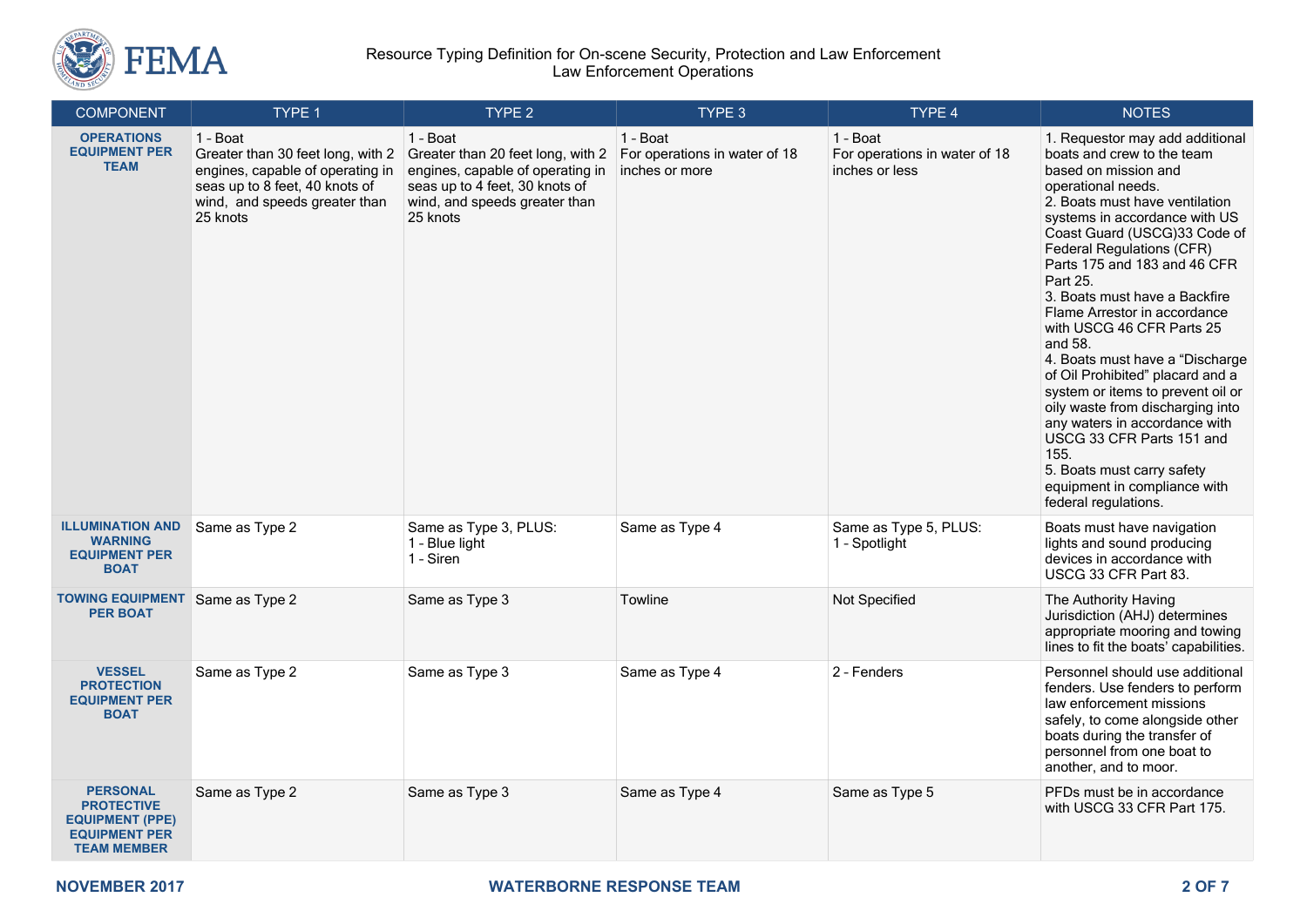

### Resource Typing Definition for On-scene Security, Protection and Law Enforcement Law Enforcement Operations

| <b>COMPONENT</b>                                                                                   | TYPE 1         | TYPE <sub>2</sub>                 | TYPE 3                                           | TYPE 4                                      | <b>NOTES</b>                                                                                                                                                                                                                                                                                                                                                                               |
|----------------------------------------------------------------------------------------------------|----------------|-----------------------------------|--------------------------------------------------|---------------------------------------------|--------------------------------------------------------------------------------------------------------------------------------------------------------------------------------------------------------------------------------------------------------------------------------------------------------------------------------------------------------------------------------------------|
| <b>SAFETY EQUIPMENT</b><br><b>PER BOAT</b>                                                         | Same as Type 2 | Same as Type 3                    | Same as Type 4                                   | Same as Type 5                              | 1. Visual distress signals must<br>be in accordance with USCG 33<br>CFR Part 175.01.<br>2. Fire extinguishers must be in<br>accordance with USCG 46 CFR<br>Part 25.<br>3. Boats must carry safety<br>equipment in accordance with all<br>applicable federal laws and<br>regulations, and any other<br>applicable local, state, territorial,<br>and tribal laws, rules, and<br>regulations. |
| <b>NAVIGATION</b><br><b>EQUIPMENT PER</b><br><b>BOAT</b>                                           | Same as Type 2 | Same as Type 3                    | Same as Type 4                                   | 1 - Global Positioning System<br>(GPS) Unit | Not Specified                                                                                                                                                                                                                                                                                                                                                                              |
| <b>COMMUNICATIONS</b><br><b>EQUIPMENT PER</b><br><b>BOAT</b>                                       | Same as Type 2 | Same as Type 3                    | Same as Type 4, PLUS:<br>1 - VHF-FM marine radio | Same as Type 5                              | Radios should have the<br>capability to provide for<br>interoperable communication<br>between dispatch center or<br>command personnel, aviation<br>support, and other operational<br>units assigned to the same<br>mission.                                                                                                                                                                |
| <b>PERSONNEL</b><br><b>PROTECTION</b><br>(WEAPON)<br><b>EQUIPMENT PER</b><br><b>BOAT</b>           | Same as Type 2 | 1 - Rifle, .223 caliber or larger | Not Specified                                    | Not Specified                               | Sworn Law Enforcement officers<br>should carry their duty weapons<br>and have certification in the use<br>of all weapons on board the<br>boat.                                                                                                                                                                                                                                             |
| <b>ELECTRONIC</b><br><b>WATERWAY</b><br><b>SURVEILLANCE</b><br><b>EQUIPMENT PER</b><br><b>BOAT</b> | 1 - Radar unit | Not Specified                     | Not Specified                                    | Not Specified                               | Not Specified                                                                                                                                                                                                                                                                                                                                                                              |
| <b>FIRST AID</b><br><b>EQUIPMENT PER</b><br><b>BOAT</b>                                            | Same as Type 2 | Same as Type 3                    | Same as Type 4                                   | Same as Type 5                              | Not Specified                                                                                                                                                                                                                                                                                                                                                                              |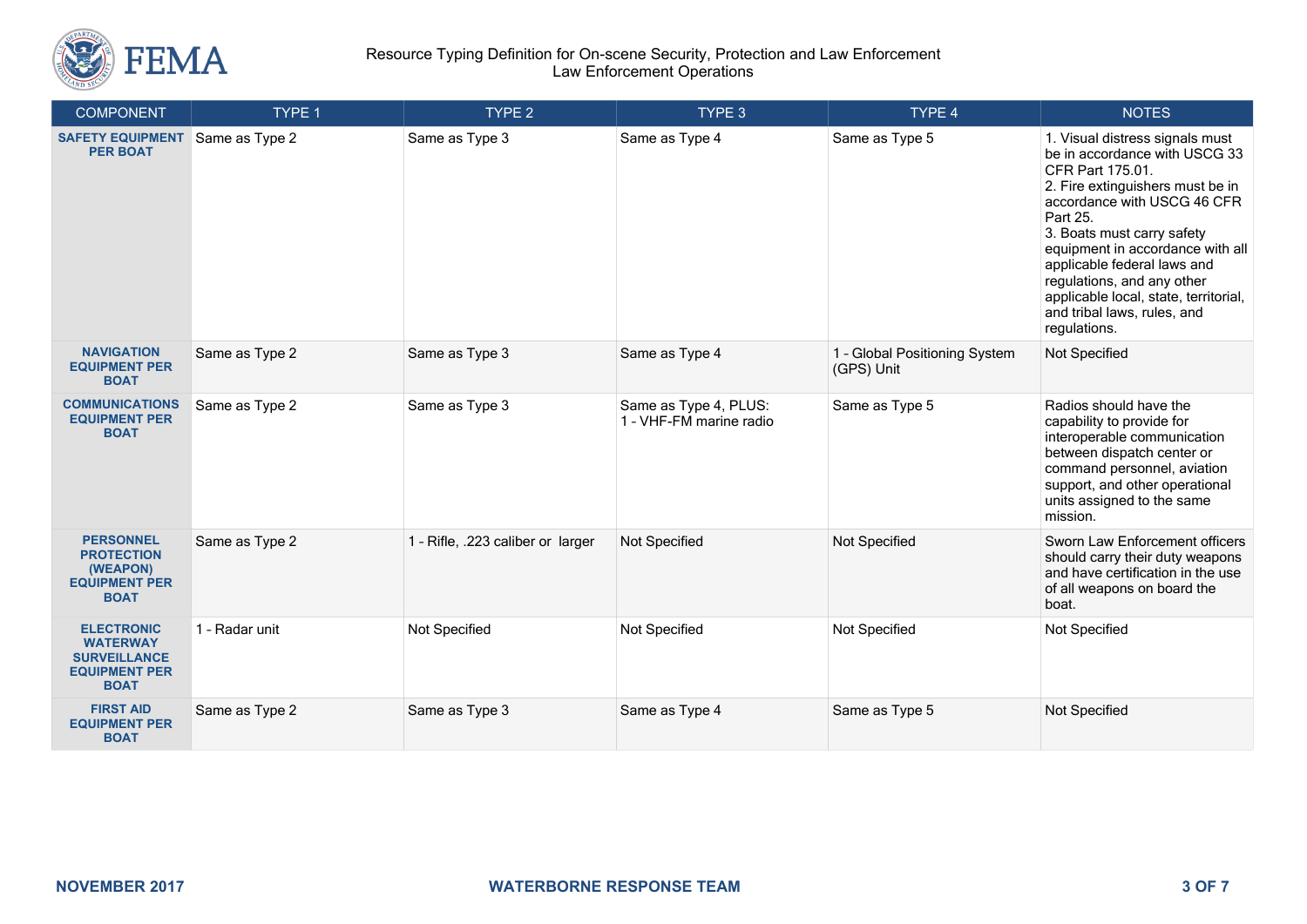

| <b>COMPONENT</b>                                                                 | <b>TYPE 5</b>                                                                                          | <b>NOTES</b>                                                                                                                                                                                                                                                                                                                                                                                                                                                                                                                                                                                                                                                                                                        |
|----------------------------------------------------------------------------------|--------------------------------------------------------------------------------------------------------|---------------------------------------------------------------------------------------------------------------------------------------------------------------------------------------------------------------------------------------------------------------------------------------------------------------------------------------------------------------------------------------------------------------------------------------------------------------------------------------------------------------------------------------------------------------------------------------------------------------------------------------------------------------------------------------------------------------------|
| <b>MINIMUM</b><br><b>PERSONNEL PER</b><br><b>TEAM</b>                            | 1                                                                                                      | Not Specified                                                                                                                                                                                                                                                                                                                                                                                                                                                                                                                                                                                                                                                                                                       |
| <b>MANAGEMENT AND</b><br><b>OVERSIGHT</b><br><b>PERSONNEL PER</b><br><b>TEAM</b> | 1 - National Incident<br>Management System (NIMS)<br>Type Boat Operator (LE)                           | Intended for 12-hour<br>performance capacity.<br>Requestor may add additional<br>Boat Operators based on<br>mission and operational needs.                                                                                                                                                                                                                                                                                                                                                                                                                                                                                                                                                                          |
| <b>SUPPORT</b><br><b>PERSONNEL PER</b><br><b>TEAM</b>                            | Not Specified                                                                                          | Intended for 12-hour<br>performance capacity.<br>Requestor may add additional<br>crew members based on<br>mission and operational needs.                                                                                                                                                                                                                                                                                                                                                                                                                                                                                                                                                                            |
| <b>OPERATIONS</b><br><b>EQUIPMENT PER</b><br><b>TEAM</b>                         | 1 - Boat<br>For operations in special<br>conditions, for example, air boat,<br>hovercraft, swamp buggy | 1. Requestor may add additional<br>boats and crew to the team<br>based on mission and<br>operational needs.<br>2. Boats must have ventilation<br>systems in accordance with US<br>Coast Guard (USCG)33 Code of<br><b>Federal Regulations (CFR)</b><br>Parts 175 and 183 and 46 CFR<br>Part 25.<br>3. Boats must have a Backfire<br>Flame Arrestor in accordance<br>with USCG 46 CFR Parts 25<br>and 58.<br>4. Boats must have a "Discharge<br>of Oil Prohibited" placard and a<br>system or items to prevent oil or<br>oily waste from discharging into<br>any waters in accordance with<br>USCG 33 CFR Parts 151 and<br>155.<br>5. Boats must carry safety<br>equipment in compliance with<br>federal regulations. |
| <b>ILLUMINATION AND</b><br>WARNING<br><b>EQUIPMENT PER</b><br><b>BOAT</b>        | 1 - Flashlight<br>1 - Sound producing device<br>Navigation lights, if operating at<br>night            | Boats must have navigation<br>lights and sound producing<br>devices in accordance with<br>USCG 33 CFR Part 83.                                                                                                                                                                                                                                                                                                                                                                                                                                                                                                                                                                                                      |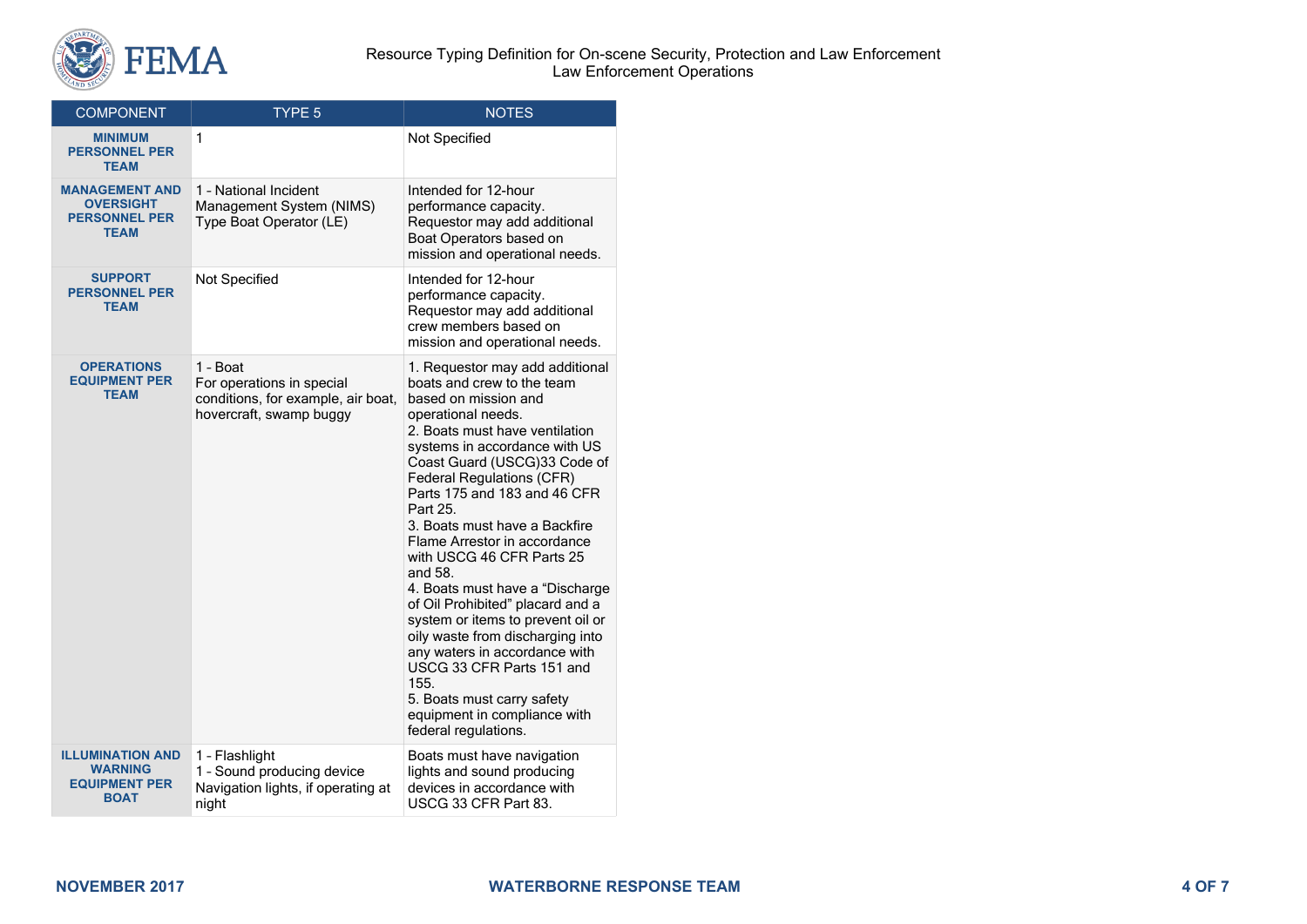

| <b>COMPONENT</b>                                                                                             | TYPE 5                                                                                                                                                            | <b>NOTES</b>                                                                                                                                                                                                                                                                                                                                                                               |  |
|--------------------------------------------------------------------------------------------------------------|-------------------------------------------------------------------------------------------------------------------------------------------------------------------|--------------------------------------------------------------------------------------------------------------------------------------------------------------------------------------------------------------------------------------------------------------------------------------------------------------------------------------------------------------------------------------------|--|
| <b>TOWING EQUIPMENT</b><br><b>PER BOAT</b>                                                                   | Not Specified                                                                                                                                                     | The Authority Having<br>Jurisdiction (AHJ) determines<br>appropriate mooring and towing<br>lines to fit the boats' capabilities.                                                                                                                                                                                                                                                           |  |
| <b>VESSEL</b><br><b>PROTECTION</b><br><b>EQUIPMENT PER</b><br><b>BOAT</b>                                    | Not Specified                                                                                                                                                     | Personnel should use additional<br>fenders. Use fenders to perform<br>law enforcement missions<br>safely, to come alongside other<br>boats during the transfer of<br>personnel from one boat to<br>another, and to moor.                                                                                                                                                                   |  |
| <b>PERSONAL</b><br><b>PROTECTIVE</b><br><b>EQUIPMENT (PPE)</b><br><b>EQUIPMENT PER</b><br><b>TEAM MEMBER</b> | 1.<br><b>Personal Floatation</b><br>Devices (PFD)<br>2.<br>Anti-exposure coveralls<br>or dry suits when operating in<br>water temperature less than 60<br>degrees | PFDs must be in accordance<br>with USCG 33 CFR Part 175.                                                                                                                                                                                                                                                                                                                                   |  |
| <b>SAFETY EQUIPMENT</b><br><b>PER BOAT</b>                                                                   | 1. Visual Distress Signals<br>2. Fire extinguishers<br>3. Appropriate safety equipment                                                                            | 1. Visual distress signals must<br>be in accordance with USCG 33<br>CFR Part 175.01.<br>2. Fire extinguishers must be in<br>accordance with USCG 46 CFR<br>Part 25.<br>3. Boats must carry safety<br>equipment in accordance with all<br>applicable federal laws and<br>regulations, and any other<br>applicable local, state, territorial,<br>and tribal laws, rules, and<br>regulations. |  |
| <b>NAVIGATION</b><br><b>EQUIPMENT PER</b><br><b>BOAT</b>                                                     | Not Specified                                                                                                                                                     | Not Specified                                                                                                                                                                                                                                                                                                                                                                              |  |
| <b>COMMUNICATIONS</b><br><b>EQUIPMENT PER</b><br><b>BOAT</b>                                                 | 1 - Handheld two-way radio                                                                                                                                        | Radios should have the<br>capability to provide for<br>interoperable communication<br>between dispatch center or<br>command personnel, aviation<br>support, and other operational<br>units assigned to the same<br>mission.                                                                                                                                                                |  |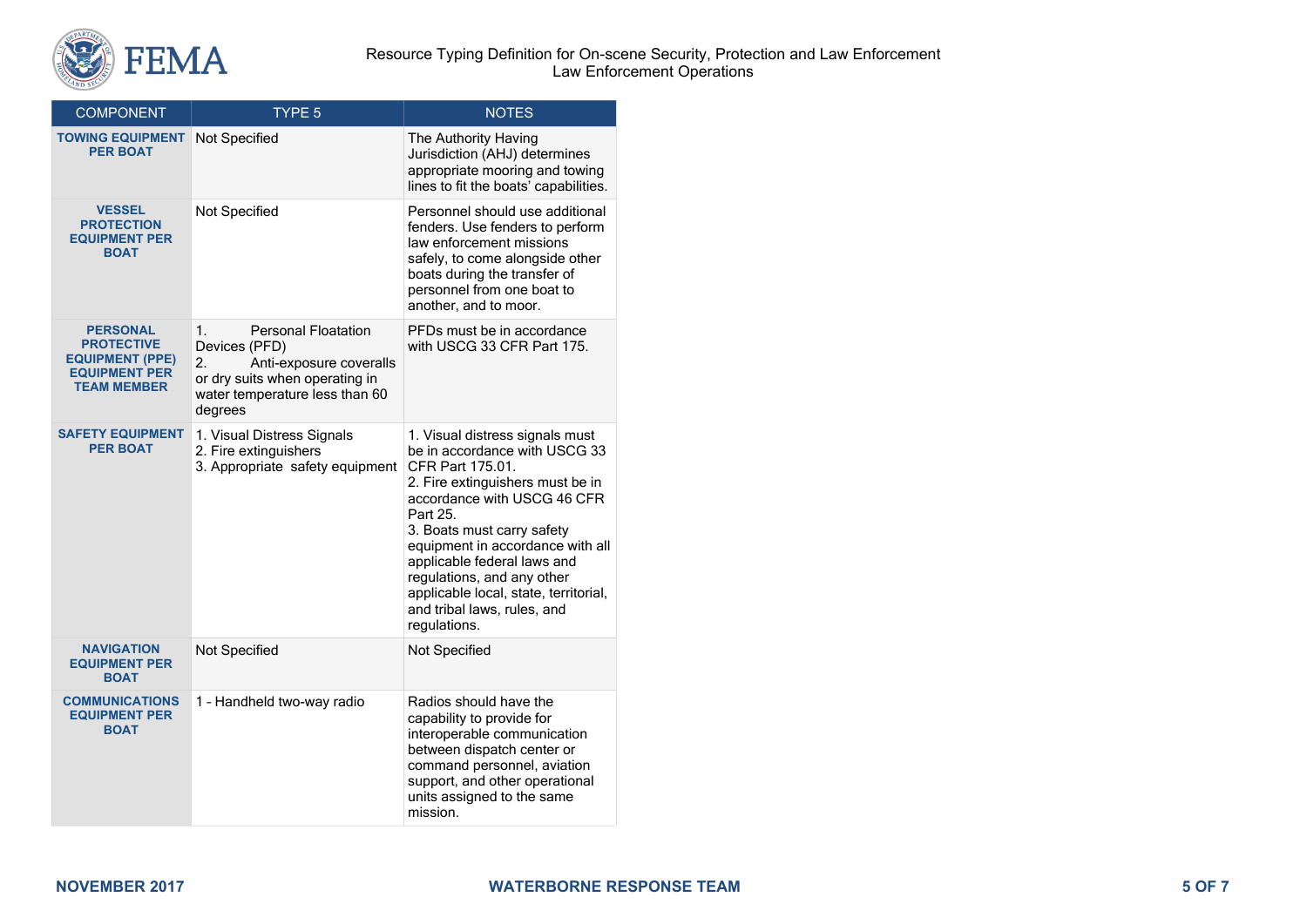

#### Resource Typing Definition for On-scene Security, Protection and Law Enforcement Law Enforcement Operations

| <b>COMPONENT</b>                                                                                   | TYPE 5              | <b>NOTES</b>                                                                                                                                   |
|----------------------------------------------------------------------------------------------------|---------------------|------------------------------------------------------------------------------------------------------------------------------------------------|
| <b>PERSONNEL</b><br><b>PROTECTION</b><br>(WEAPON)<br><b>EQUIPMENT PER</b><br><b>BOAT</b>           | Not Specified       | Sworn Law Enforcement officers<br>should carry their duty weapons<br>and have certification in the use<br>of all weapons on board the<br>boat. |
| <b>ELECTRONIC</b><br><b>WATERWAY</b><br><b>SURVEILLANCE</b><br><b>EQUIPMENT PER</b><br><b>BOAT</b> | Not Specified       | Not Specified                                                                                                                                  |
| <b>FIRST AID</b><br><b>EQUIPMENT PER</b><br><b>BOAT</b>                                            | Basic first aid kit | Not Specified                                                                                                                                  |